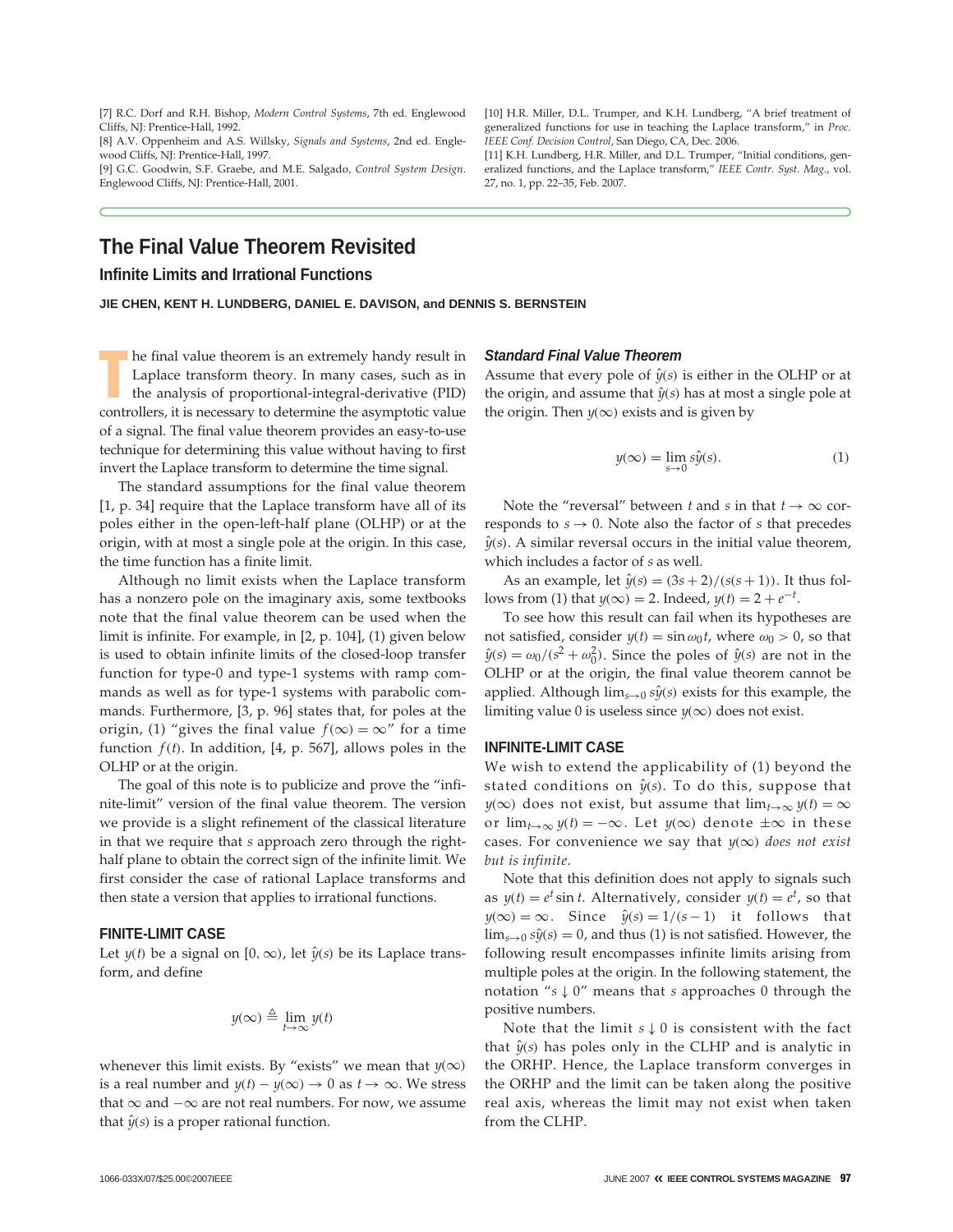## *Extended Final Value Theorem*

Assume that every pole of  $\hat{y}(s)$  is either in the OLHP or at the origin. Then  $y(\infty)$  exists and is given by

$$
y(\infty) = \lim_{s \downarrow 0} s\hat{y}(s).
$$
 (2)

In particular, if *s* = 0 is a multiple pole of  $\hat{y}(s)$ , then  $y(\infty)$ does not exist but is infinite.

#### *Proof*

Write  $\hat{y}(s) = \hat{y}_0(s) + \hat{y}_{AS}(s)$ , where  $\hat{y}_0(s)$  is nonzero and has all of its poles at the origin and  $\hat{y}_{AS}(s)$  has all of its poles in the OLHP. Note that  $s\hat{y}_{AS}(s) \rightarrow 0$  as  $s \rightarrow 0$ . Next, write  $\hat{y}_0(s) = (a_n/s^n) + \cdots + (a_2/s^2) + (a_1/s)$ , where *n* is a positive integer and *an* is nonzero. Hence  $s\hat{y}_0(s) = (a_n/s^{n-1}) + \cdots + (a_2/s) + a_1$ . If  $n = 1$ , then  $\lim_{s\to 0} s\hat{y}(s) = a_1$ , which is the finite-limit case.

If  $n \ge 2$ , then  $\lim_{s \downarrow 0} s\hat{y}(s) = sign(a_n) \infty$ . Taking the inverse Laplace transform, it follows that  $y(t) = y_0(t) + y_{AS}(t)$ , where  $y_0(t) = [a_n t^{n-1}/(n-1)!]$  $+ \cdots + a_2 t + a_1$  and  $y_{AS}(t)$ , which is the inverse Laplace transform of  $\hat{y}_{AS}(s)$ , satisfies  $y_{AS}(t) \rightarrow 0$  as  $t \rightarrow \infty$ . Since lim<sub>*t*→∞</sub>  $y_0(t) = sign(a_n) \infty$ , it follows that (2) is satisfied.  $\Box$ 

To illustrate this result, let  $\hat{y}(s) = (s^2 - 2s - 4)/(s^2(s + 2))$ , which has a pole at  $s = -2$  and a double pole at  $s = 0$ . Then it follows from (2) that  $y(\infty) = -\infty$ . Indeed,  $y(t) = -2t + e^{-2t}$ . Note that the limiting value  $y(\infty)$  given by (1) has the wrong sign if *s* approaches 0 through the negative numbers.

The extended final value theorem gives the correct finite or infinite limit when the poles of the Laplace transform are in the OLHP or at the origin. The extended final value theorem does not apply, however, when the Laplace transform has imaginary-but-nonzero poles since, in this case, the limit of the time response does not exist. The extended final value theorem also does not hold for poles in the open-right-half plane, where the limit is infinite.

## **GENERALIZATION TO IRRATIONAL FUNCTIONS**

The standard final value theorem applies when  $\hat{y}(s)$  has only poles (that is, isolated singularities) in the OLHP and possibly a simple pole at the origin. Indeed, in this case,  $\hat{y}(s)$  can be written as

$$
\hat{y}(s) = \frac{\hat{x}(s)}{s},
$$

where  $\hat{x}(s)$  has only isolated singularities in the OLHP. The corresponding function in the time domain then satisfies

$$
y(t) = \int_0^t x(\tau) d\tau.
$$

The function  $x(t)$  can be obtained by using the standard method to evaluate the residue of  $\hat{x}(s)e^{st}$  in the OLHP,

which, for  $t > 0$ , is dominated by exponential functions, and therefore  $x(\cdot)$  is absolutely integrable. It follows that

$$
y(\infty) = \int_0^\infty x(\tau)d\tau = \hat{x}(0) = \lim_{s \to 0} s\hat{y}(s),
$$

that is, the standard final value theorem holds. Consequently, the standard final value theorem need not be restricted to rational functions only.

Consider, for example,  $y(t) = (1/2) \text{erf}(2\sqrt{t})$ , where erf is the *error function*

$$
\operatorname{erf}(x) = \frac{2}{\sqrt{\pi}} \int_0^x e^{-\tau^2} d\tau.
$$

Note that erf( $\infty$ ) = 1, and hence  $y(\infty) = 1/2$ . By a variable substitution, we can write *y*(*t*) as

$$
y(t) = \frac{1}{\sqrt{\pi}} \int_0^t \frac{e^{-4\tau}}{\sqrt{\tau}} d\tau,
$$

which shows that the integrand is dominated by the exponential function *e*−4*<sup>t</sup>* . The Laplace transform of *y*(*t*) can be found as

$$
\hat{y}(s) = \frac{1}{s\sqrt{s+4}}
$$

.

Application of the standard final value theorem to  $\psi(\cdot)$ yields

$$
y(\infty) = \lim_{s \to 0} s\hat{y}(s) = \lim_{s \to 0} \frac{1}{\sqrt{s+4}} = \frac{1}{2},
$$

as expected.

To allow infinite limits, we now state a generalization of the extended final value theorem that applies to irrational Laplace transforms. This result is adapted from [5, p. 91].

### *Generalized Final Value Theorem*

Let  $y(t)$  be Laplace transformable, let  $\lambda > -1$ , and assume that  $\lim_{t\to\infty} y(t)/t^{\lambda}$  and  $\lim_{s\downarrow 0} s^{\lambda+1}\hat{y}(s)$  exist. Then

$$
\lim_{t \to \infty} \frac{y(t)}{t^{\lambda}} = \frac{1}{\Gamma(\lambda + 1)} \lim_{s \downarrow 0} s^{\lambda + 1} \hat{y}(s).
$$
 (3)

In the above result,  $\Gamma(x)$  denotes the *gamma function* defined for  $x > 0$  as

$$
\Gamma(x) = \int_0^\infty e^{-t} t^{x-1} dt.
$$

If *n* is a positive integer, then  $\Gamma(n + 1) = n!$ ,  $\Gamma(1/2) = \sqrt{\pi}$ , and  $\Gamma(n + (1/2)) = [1 \cdot 3 \cdots (2n-1)] \sqrt{\pi}/2^n$ .

If  $\lambda = 0$ , then the generalized final value theorem reduces to the standard final value theorem. Furthermore,